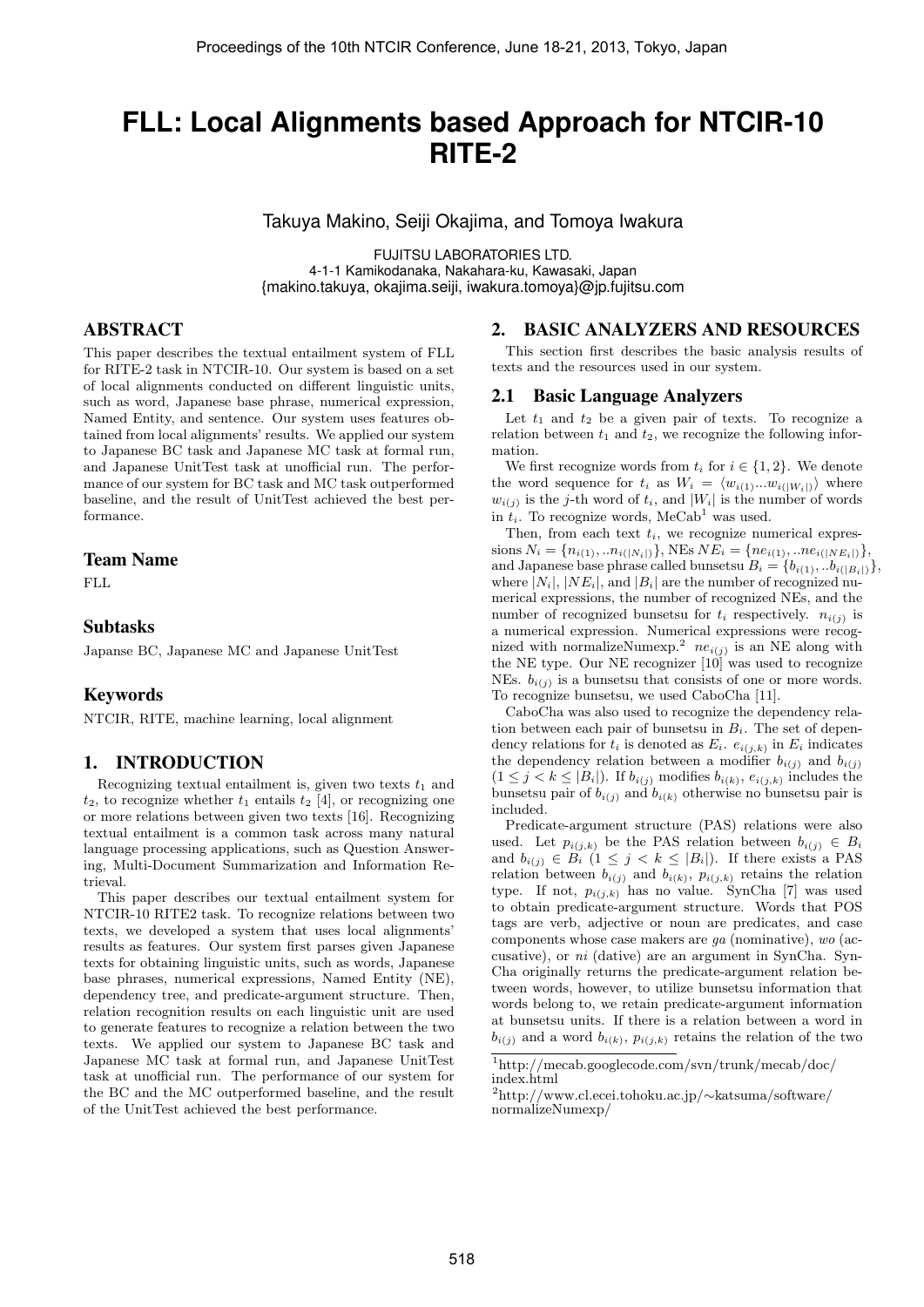words as the relation of  $b_{i(i)}$  and  $b_{i(k)}$ .

As sentence level, locations mentioned by a given text was also annotated. We used our location identifier that identifies 47 prefectures in Japan that a give text mentions, and the set of locations mentioned by *t<sup>i</sup>* is denoted as *Li*.

## 2.2 Resources

We used the antonym dictionary in the verb entailment database [6] provided by the ALAGIN forum to calculate the semantic similarity of the verb pair. In addition, we used WordNet [12, 9] to extract hypernym and synonym which are used to calculate the semantic similarity of the content word pair and the chunk pair. We also prepared an in-house Japanese antonym set that was created by translating antonym pairs in English WordNet into Japanese. To translate the pairs, we used the Japanese-English dictionary of Eijiro.<sup>3</sup>

# 3. FEATURES

This section describes features used in our system.

# 3.1 Surface Features

The following surface based similarities between  $t_1$  and  $t_2$ are used.

- *• Cosine similarity of Words*: Let *CW*<sup>1</sup> be the set of content words in  $t_1$  and  $CW_2$  be the set of content words in *t*2. The value of cosine measure is defined as  $|CW_1 \cap CW_2| / |CW_1| |CW_2|$ , where  $|CW_1|, |CW_2|$ , and  $|CW_1 \cap CW_2|$  are the number of content words in the sets.
- *• Cosine similarity of Characters*: In addition to wordbased one, we also calculate character-based cosine similarity.
- *• Jaccard coefficient*: Let *CW*<sup>1</sup> be the set of content words in  $t_1$  and  $CW_2$  be the set of content words in  $t_2$ , respectively. The value of Jaccard coefficient is defined as  $|CW_1 \cap CW_2| / |CW_1 \cup CW_2|$ , where  $|CW_1 \cap CW_2|$ is the number of content words that occur both in *t*<sup>1</sup> and  $t_2$ , and  $|CW_1 \cup CW_2|$  is the number of content words that occur in *t*<sup>1</sup> or *t*2,
- *• Longest common subsequence*: Longest common subsequence is a common subsequence of string  $t_1$  and  $t_2$ of maximum length. We used the length of the longest common subsequence that is normalized by the length of *t*2.

# 3.2 Bunsetsu Entailment-based Features

In order to recognize textual inference between sentences, we used bunsetsu entailment features. Bunsetsu entailment features are defined based on the entailment types of bunsetsu. The entailment types between a bunsetsu  $b_1$  in  $t_1$  and a bunsetsu  $b_2$  in  $t_2$  are defined as follows.

B: Bidirectional entailment

 $b_1$  entails  $b_2$  AND  $b_2$  entails  $b_1$ .

F: Forward entailment

 $b_1$  entails  $b_2$  AND  $b_2$  does not entail  $b_1$ .

<sup>3</sup>http:*//*www.alc.co.jp*/*

R: Backward entailment

 $b_2$  entails  $b_1$  AND  $b_1$  does not entail  $b_2$ .

C: Contradiction

 $b_1$  and  $b_2$  contradicts, or cannot be true at the same time.

I: Independence

Otherwise.

Let  $REL(b_1, b_2)$  be the relation between a bunsetsu  $b_1$  in  $t_1$  and  $b_2$  in  $t_2$ . The value of  $REL(b_1, b_2)$  is one of B, F, R, C and I. Our bunsetsu relation recognizer recognizes a relation  $REL(b_1, b_2)$  for each pair of  $b_1 \in B_1$  and  $b_2 \in B_2$ with the following features.

- Surface features: the length of  $b_1$ , the edit distance of  $b_1$  and  $b_2$  and the length of longest common subsequence of  $b_1$  and  $b_2$ . These features are normalized by divided by the length of  $b_2$ .
- Relations between a word  $w_1$  in  $b_1$  and a word  $w_2$  in *b*2: The relations are synonym, hyponym, hypernym and antonym that obtained from Japanese WordNet, ALAGIN and the antonym set of English WordNet.

We employ a supervised learning approach to predict a relation of given two bunsetsu. Labeled bunsetsu pairs for training were manually made from text pairs in the RITE1 BC task and RITE1 MC task and the classifier was trained with AROW [3]. We used CaboCha to recognize bunsetsu.

Finally, we used the following features derived from the relations of bunsetsu.

- *•* The proportion of B, F, R, C, and I between two sentences. The value of each label is the number of the label assigned to bunsetsu divided by the total number of the bunsetsu pairs. This feature is used to capture an alighment of a bunsetsu in  $t_1$  and a bunsetsu in  $t_2$ .
- *•* The proportion of each entailment label B, F, R, and C of  $REL(b'_1, b'_2)$ , where the  $b'_1$  is modified by  $b_1$  and the  $b'$ <sub>2</sub> is modified by  $b_2$ . We generate these features from pairs of bunsetsu  $(b_1, b_2)$  that labels are B. This feature is used to capture an alighment of  $(b_1, b'_1)$  and  $(b_2, b'_2).$

# 3.3 Numerical Expression-based Features

We used the relations between numerical expressions in *t*<sup>1</sup> and *t*<sup>2</sup> as one of features. Numerical expressions, such as temporal expressions and quantitative expressions, are extracted with *normalizeNumexp*. *normalizeNumexp* also extracts the range of time or quantity values of the expressions. The features of numerical expressions are as follows.

- Whether all the numerical expressions  $N_2$  of  $t_2$  are exactly included in the numerical expressions  $N_1$  in  $t_1$ . If there exist numerical expressions that have ranges, the ranges should be the same for this feature.
- *•* Whether all the numerical expressions in *N*<sup>2</sup> are partially included in  $N_1$ . This feature is used when some values in  $N_2$  are included in the ranges that numerical expressions in  $N_1$  and the numerical expressions expressed by values in *N*<sup>1</sup> are exactly included in *N*1.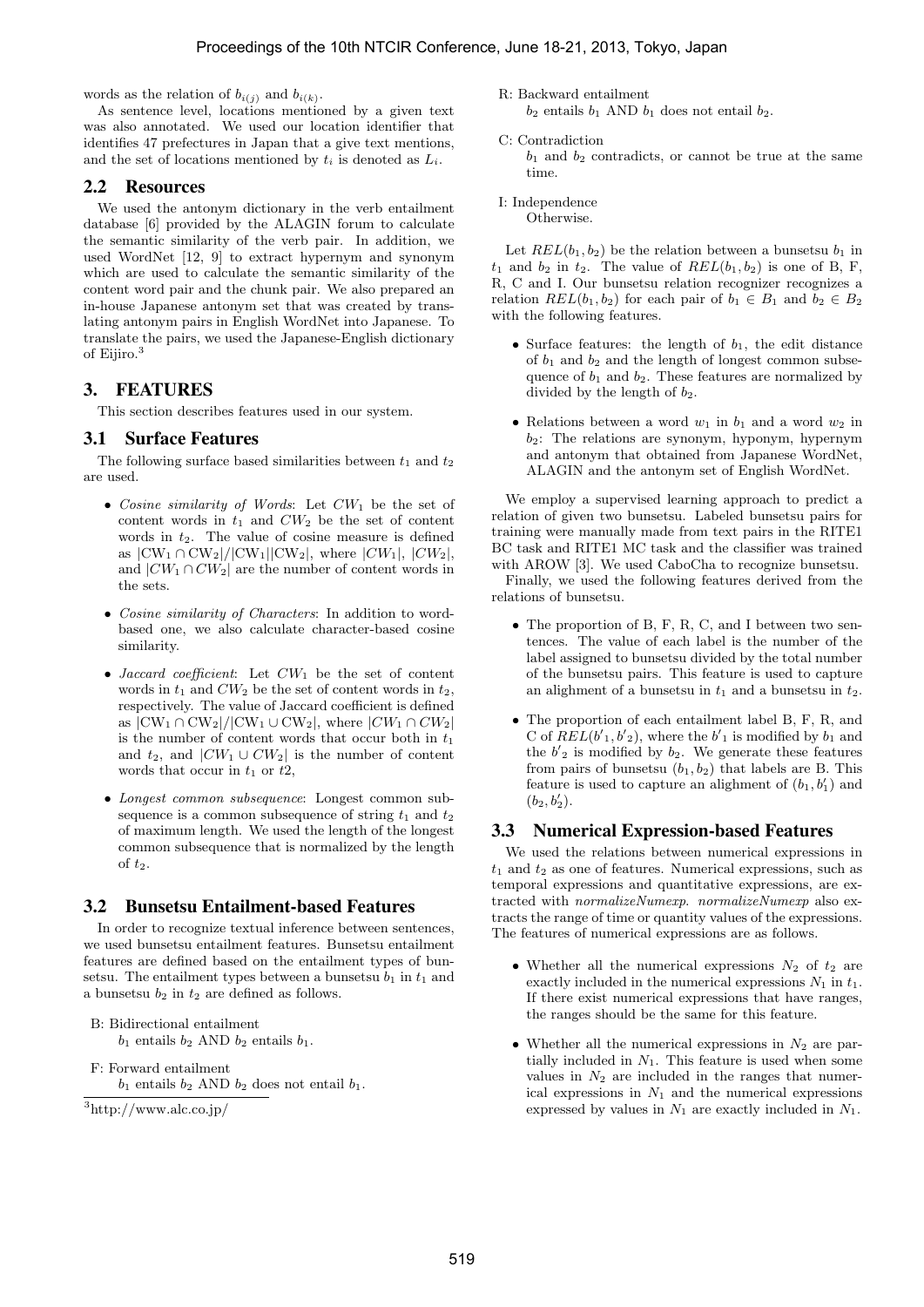- *•* Whether all the numerical expressions *N*<sup>1</sup> are included in  $N_2$
- *•* Whether there exist one or more numerical expression in  $N_2$  that do not match with the numerical expressions in  $N_1$ .

These features are only defined when both  $t_1$  and  $t_2$  have numerical expressions.

#### 3.4 ILP-based Alignment Features

This section describes our approach for an unsupervised textual alignment. We assume that a pair of a text  $t_1$  and a hypothesis  $t_2$  that  $t_1$  entails  $t_2$  (entailed pair) has better local alignments than the other pairs in which the text of each of the other pairs does not entail the hypothesis (nonentailed pair).

In this paper, a local alignment in  $t_1$  and  $t_2$  means a content word alignment, a bunsetsu alignment, or an edge alignment. The goodness of the alignment of  $t_1$  and  $t_2$  is defined as the sum of the scores of local alignments. For local alignments, we define the score of the alignment between two words  $w$  and  $w'$ , two bunsetsu  $b$  and  $b'$ , and two edges  $e$  and  $e'$  as  $s_{ww'}$ ,  $s_{bb'}$  and  $s_{ee'}$  respectively. An edge *e* means a pair of bunsetsu  $b_m$  and  $b_h$  that  $b_m$  modifies  $b_h$ .

However, these local alignments have some constraints. For example, in order to choose a bunsetsu alignment between two bunsetsu, the alignment of the words in the one of the two bunsetsu must be chosen from the words of the rest of the two bunsetsu. This is because a content word is a part of a bunsetsu.

Inspired by [14], to select the local alignments that maximize the scores, we solved this problem with an Integer Linear Programming (ILP) solver.

Our formalization is as follows:

max*.*

$$
\sum_{w \in W_1, w' \in W_2} s_{ww'} a_{ww'} + \sum_{b \in B_1, b' \in B_2} s_{bb'} a_{bb'} + \sum_{e \in E_1, e' \in E_2} s_{ee'} a_{ee'},
$$
\n(1)

s*.*t*.*

$$
\forall w' \in W_2 \sum_{w \in W_1} a_{ww'} \ge 1; \forall b' \in B_2 \sum_{b \in B_1} a_{bb'} \ge 1; \n\forall e' \in E_2 \sum_{e \in E_1} a_{ee'} \ge 1; \n\forall b \in B_1, \forall b' \in B_2 \sum_{w \in W(b), w' \in W(b')} a_{ww'} - a_{bb'} \ge 0; \n\forall e \in E_1, \forall e' \in E_2, \{b_m b_h\} \in e, \{b'_m b'_h\} \in e' \na_{b_m b'_m} + a_{b_h b'_h} - a_{ee'} \ge 0; \n\forall w \in W_1, \forall w' \in W_2 \quad a_{ww'} \in \{0, 1\}; \n\forall b \in B_1, \forall b' \in B_2 \quad a_{bb'} \in \{0, 1\}; \n\forall e \in E_1, \forall e' \in E_2 \quad a_{ee'} \in \{0, 1\}.
$$

Our model is going to maximize Equation (1) under some constraints. Here, let  $a_{ww'}$  denote 1 if our model choose alignment of  $w$  and  $w'$ , otherwise 0.  $W_1$  denotes the set of the content words in  $t_1$  and  $W_2$  denotes the set of the content words in  $t_2$ .  $s_{ww'}$  denotes the score of the alignment of *w* and  $w'$ .  $a_{bb'}$  denotes 1 if our model chooses the alignment

of *b* and *b*<sup> $\prime$ </sup>, otherwise 0.  $B_1$  denotes the set of the bunsetsu in  $t_1$ ,  $B_2$  denote the set of the bunsetsu in  $t_2$ .  $a_{ee'}$  denotes 1 if our model chooses the alignment of *e* and *e'*, otherwise 0.  $E_1$  denotes the set of the dependency relations in  $t_1$  and *E*<sup>2</sup> denotes the set of the dependency relations in *t*2.

All content words, bunsetsu and dependency relations in *t*<sup>1</sup> must be aligned with at least a content word, a bunsetsu and a dependency in *t*2. We regard the bunsetsu alignment alignment  $a_{bb}$  can be selected when at least one alignment between content words in these bunsetsu  $b$  and  $b'$  is selected.  $W(\cdot)$  is the function that returns the set of content words. In addition, we regard the edge alignment alignment  $a_{ee}$  is selected when alignment between modifier bunsetsu $a_{b_{m}b^{\prime}{}_{m}}$ or alignment between head bunsetsu  $a_{b_h b' h}$  is selected.

We defined scores of alignments  $s_{ww'}$ ,  $s_{bb'}$  and  $s_{ee'}$  below. The words, numerical expressions, bunsetsu, dependency relations, and predicate-argument structure of given texts are recognized as described in section 2.1.

- *The score of a word alignment*  $(s_{ww'})$ : The following four similarities are used for word alignments: edit distance similarity, the longest common subsequence between two words, a Japanese WordNet-based similarity with hypernym relations, and an English WordNetbased similarity with antonym relations. The Japanese WordNet-based similarity is the distance from least common hypernym of two words to the root and normalized by the maximum value of the Japanese WordNetbased similarity. To measure the English WordNetbased similarity, we translated Japanese given two words into their corresponding English words with a Japanese-English dictionary. Then, if the translations of the given words have antonym relation in the English Word-Net, the value is set to -1. We regarded the score of the word alignment  $s_{ww'}$  as the sum of these similarities divided by the number of measures.
- *The score of a bunsetsu alignment*  $(s_{bb'})$ : For given two bunsetsu  $b$  and  $b'$ , we used the Jaccard coefficient, the edit distance similarity, the longest common subsequence, and the edit distance similarity between the bunsetsu modified by given bunsetsu. If the both *b* and *b 0* are labeled as predicate on PAS, we used the edit distance similarity of the arguments of the predicates of *b* and *b*<sup>'</sup>. We also used a WordNet-based similarity and numerical expressions. The WordNet-based similarity is the average score of the words in these bunsetsu. The score of each word is measured with Japanese WordNet as in the score of a word alignment. If the both bunsetsu have numerical expressions, we determine the relation of these two numerical expressions based on handcrafted rules, like the range of a numerical expression of *b* includes the value of a numerical expression of  $b'$ . We also used the output of a bunsetsu level entailment relation recognition analyzer described in section 3.2. If the relation of a two bunsetsu is reverse entailment or contradiction, the score of the bunsetsu entailment relation is -1. If the relation is independent, the score 0, otherwise 1. The score of each bunsetsu alignment  $s_{bb'}$  is the sum of these measures divided by the number of measures.
- *• The score of an edge alignment* (*see<sup>0</sup>* ): We defined the score of the edge alignment *see<sup>0</sup>* between two edges *e*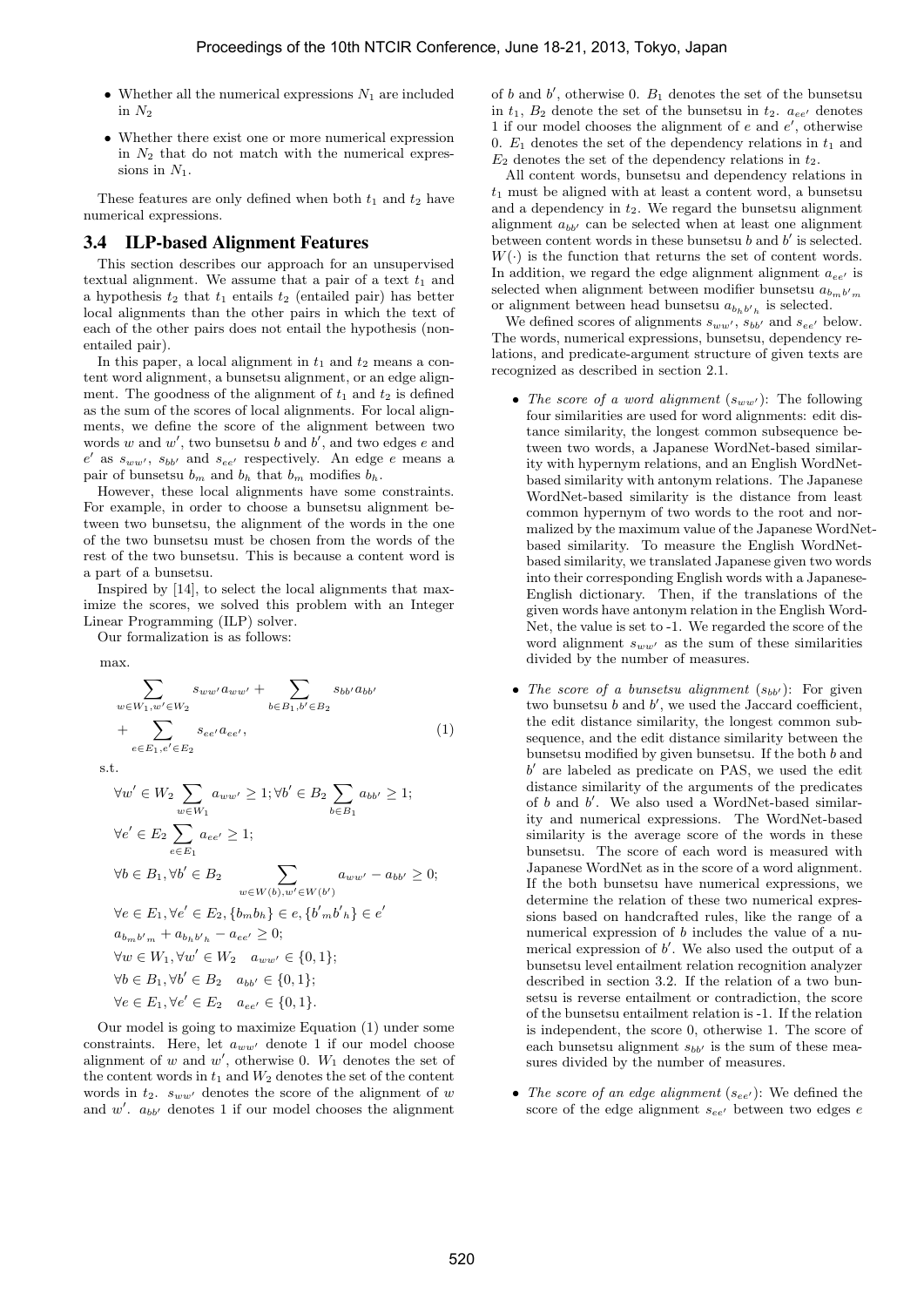and  $e'$  as follows:

 $s_{ee'} = 2 \cdot s_{b_m b' m} \cdot s_{b_h b' h} / (s_{b_m b' m} + s_{b_h b' h}),$ where  $\{b_m, b_h\} \in e$  and  $\{b'_m, b'_h\} \in e'$ . The scores are measured based  $s_{b_m b'_m}$  and  $s_{b_h b'_h}$  that are the score of bunsetsu alignments.

# 3.5 Location Features

We used the feature of locations that are mentioned by  $t_1$  and  $t_2$ . This feature assumes that if  $t_1$  entails  $t_2$ , the locations mentioned by  $t_1$  and  $t_2$  are the same. To estimate locations of text, we used a location identifier that identifies 47 prefectures in Japan based on bag-of-words of the text. A location feature is whether each location mentioned by  $t_2$ are also mentioned by  $t_1$  or not.

# 3.6 Named Entity Features

If there exist NEs in *t*<sup>2</sup> that are not included in the NEs in  $t_1$ , it is an evidence that  $t_1$  does not entail  $t_2$ . Therefore, we used features that indicate whether NEs in  $t_2$  are included or not in *t*1. To recognize NEs, we used an NE recognizer [10] that recognizes NEs defined by IREX [8]. Among the outputs of the recognizer, PERSON, LOCATION, ORGA-NIZATION, and ARTIFACT were used for generating the following features.

- *•* Whether all the NEs *NE*<sup>2</sup> in *t*<sup>2</sup> are included in the NEs *NE*<sup>1</sup> in *t*<sup>1</sup> or not.
- *•* Whether there exists an NE in *NE*<sup>2</sup> at least that is not included in *NE*1. We checked this condition for each NE type.
- *•* The cosine similarity between *NE*<sup>1</sup> and *NE*2.

# 3.7 Latent Topics Features

If  $t_1$  and  $t_2$  indicate the same topics, it is an evidence that  $t_1$  entails  $t_2$ . To identify topics of sentences, we used Latent Dirichlet Allocation (LDA) [1] based on Gibbs sampling [5]. The following features were used.

- *•* Whether the topic that has the highest probability for  $t_1$  is equivalent to that of  $t_2$ .
- The cosine similarity between topics of  $t_1$  and that of *t*2. We used topics that have probabilities more than the default probability of each topic.<sup>4</sup>

To identify topics of *t*<sup>1</sup> and *t*2, we used a model trained on the sentences in the first paragraph of each news article of Mainichi Shimbun 2001 to 2005 in advance. The features are words except auxiliary verb, postposition, and attached words for verb or adjective. We decided the number of latent topics as 500 because the number of topics showed the best performance on the development data of JA BC task.

# 4. SYSTEM DEVELOPMENT

Each of three members developed a system with the features described in section 3. Each system was trained with libSVM [2] using RBF kernel. In total, we have developed the following three base systems.

*•* S1: ILP-based Features, Surface Features except wordbased and character-based cosine similarity

- *•* S2: Bunsetsu Alignment Features, Numerical-Expression Features, Location Features, Named Entity Features, Surface Features except word-based character-based cosine similarity
- *•* S3: Latent Topics Features, Named Entity Features, and Surface Features of character-based cosine similarity.

Then, we examined all the combinations of systems. We assume features selected by some members would be important. Therefore, if systems used the same features, we used them as different features given by different systems. When systems were combined, we first merged features that used in the systems, and trained a model with the merged features. Systems with the combinations of the base systems were also trained with libSVM and some additional features. The model of each task is trained from the development data of the task. We selected the soft margin parameter for each task that showed the best accuracy of 10 fold cross-validation on the development of the task.

The following the submitted systems.

- *•* BC
	- **–** FLL-JA-BC-01: S1 + S3
	- **–** FLL-JA-BC-02: S2 + S3
	- **–** FLL-JA-BC-03: S1 + S2 + S3
	- **–** FLL-JA-BC-04: S3
	- **–** FLL-JA-BC-05: S2
	- **–** FLL-JA-BC-06: S2 + S3 + the cosine similarity of words
- *•* MC
	- **–** FLL-JA-MC-01: S2 + S3
	- $-$  FLL-JA-MC-02:  $S2 + S3 +$  the cosine similarity of words
	- **–** FLL-JA-MC-03: S3 + the cosine similarity of words
	- **–** FLL-JA-MC-04: S2
- *•* UnitTest
	- $-$  FLL-JA-UnitTest-01:  $S2 + S3 +$  the cosine similarity of words
	- **–** FLL-JA-UnitTest-02: S2 + the cosine similarity of words
	- **–** FLL-JA-UnitTest-03: S3 + the cosine similarity of words

# 5. RESULTS

The results of our system for BC task, MC task and UnitTest are shown in Table 1, Talbe 2 and Table 3. Each system name with FLL in the tables indicates one of our systems, and *†* indicates that the results were submitted at unofficial run. The number in parentheses after each system name means the ranking if the system is in top three for each task. Our best system for each task outperformed the baseline, and the best system for MC task showed a high accuracy. On UnitTest, our system showed the best accuracy.

<sup>&</sup>lt;sup>4</sup>We used the fixed hyper-parameters:  $\alpha = 0.1$  and  $\beta = 0.01$ .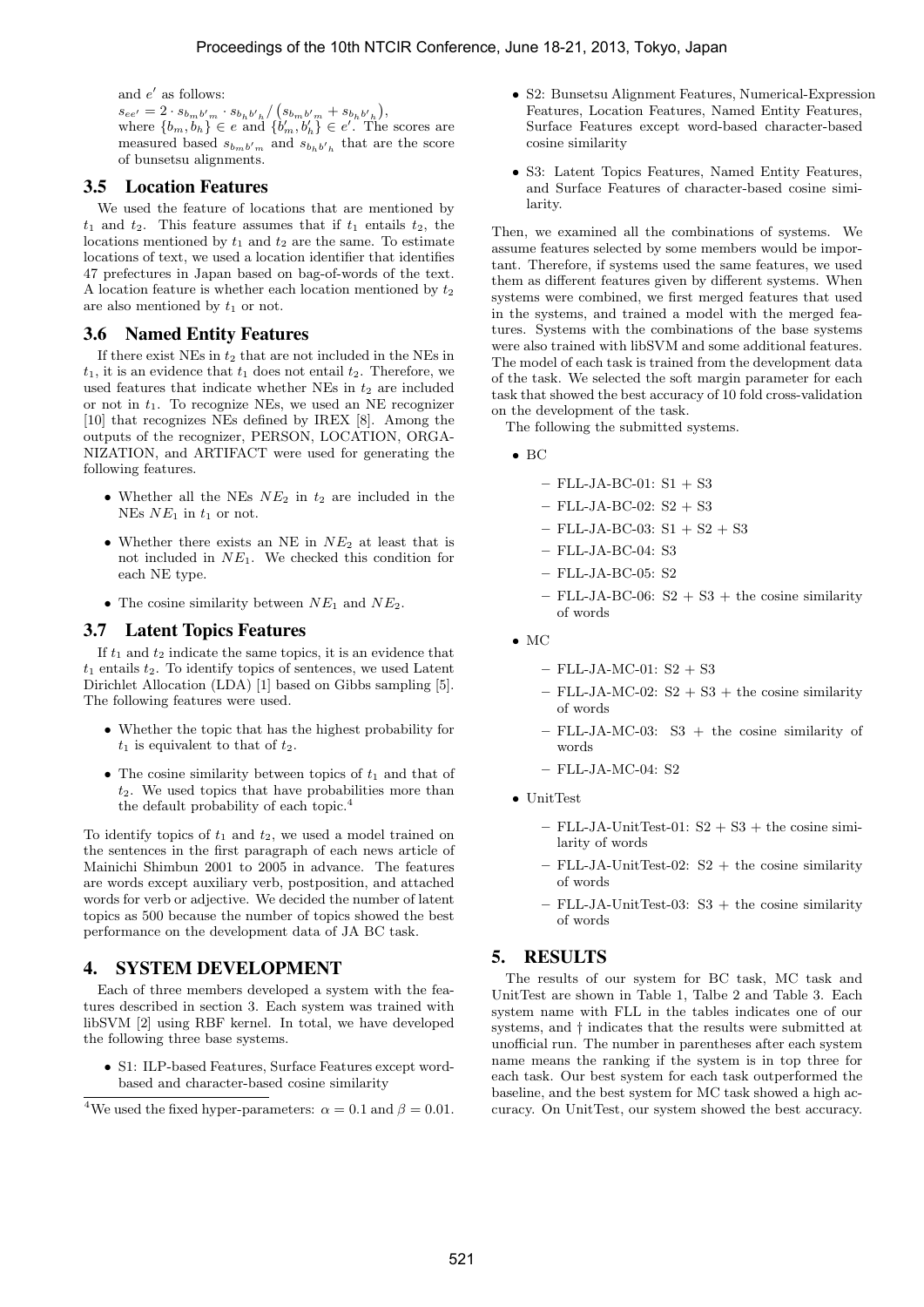| System                    | Macro F1 | Accuracy |
|---------------------------|----------|----------|
| $DCUMT-JA-BC-01$ (1st)    | 80.49    | 81.64    |
| WSD-JA-BC-03 (2nd)        | 80.08    | 80.66    |
| SKL-JA-BC-02 (3rd)        | 79.46    | 79.84    |
| FLL-JA-BC-03              | 67.99    | 70.00    |
| $FLL-JA-BC-01$            | 63.06    | 68.36    |
| FLL-JA-BC-05 <sup>+</sup> | 61.05    | 63.28    |
| baseline                  | 62.53    | 63.93    |
| FLL-JA-BC-02              | 59.73    | 64.10    |
| FLL-JA-BC-06†             | 55.69    | 57.70    |
| FLL-JA-BC-04 <sup>+</sup> | 52.58    | 55.08    |

**Table 1: The results of our runs for BC task**

| System                    | Macro F1 | Accuracy |
|---------------------------|----------|----------|
| $SKL-JA-MC-01$ $(1st)$    | 59.96    | 69.53    |
| SKL-JA-MC-02 (2nd)        | 58.25    | 68.61    |
| SKL-JA-MC-03 (3rd)        | 55.45    | 68.07    |
| FLL-JA-MC-01              | 53.67    | 64.96    |
| FLL-JA-MC-04†             | 51.27    | 64.23    |
| FLL-JA-MC-02 <sup>+</sup> | 35.12    | 44.71    |
| baseline                  | 26.61    | 45.44    |
| FLL-JA-MC-03 <sup>+</sup> | 22.47    | 34.49    |

**Table 2: The results of our runs for MC task**

| System                             | Macro F1 | Accuracy |
|------------------------------------|----------|----------|
| FLL-JA-UnitTest-01 (1st) $\dagger$ | 77.77    | 90.87    |
| FLL-JA-UnitTest-03 (2nd) $\dagger$ | 76.98    | 91.29    |
| JAIST-JA-UnitTest-02 (3rd)         | 74.52    | 89.21    |
| baseline                           | 51.70    | 86.31    |
| FLL-JA-UnitTest-02†                | 51.35    | 77.59    |

#### **Table 3: The results of our runs for UnitTest task**

The UnitTest data set includes several sentence pairs are created for each sample so that only one linguistic phenomenon appears in each pair. Compared with the other systems that participated in UnitTest, our system showed higher precision for text pairs categorized as synonym:phrase and entailment:phrase [16].

We think one of the reasons is features. For example, the best system of RITE1 JA BC task [13] used translation results of given sentences for realizing matching of different structures and words via translation results. The best system of RITE2 JA MC task [15] used tree edit distance, word overlap rations, dictionary-based matching, and so on. Compared with these RITE1 systems, our system introduced the following features for aiming at capturing local differences: bunsetsu alignment features, ILP-based features, Named Entity-based features, location estimation-based features, and features-based on the topics of sentences.

To examine the effectiveness of each feature, we measured the accuracy of the best system of UnitTest obtained by removing each feature. The influential features were character similarity, word similarity, Named Entity (NE) and bunsetsu relation based ones. We think features based on character similarity and word similarity, such as longest common subsequence, levenshtein distance, and word similarity, worked

well because each pair of texts in the UnitTest data set includes only one different linguistic phenomenon. On the other hand, NE and bunsetsu relation based ones captured differences of semantics. For example, NE-based features captured the differences of NEs between two sentences such as the first sentence does not include a location NE that is included in the second sentence. The bunsetsu relation based ones captured linguistic units that have same meaning but different surface expressions. For example, bunsetsu relation recognizer aligned expressions such as a partial address expression like "Hyogo Prefecture" and "Ibo Gun, Hyogo Prefecture", a verb expression like "first introduce" and "initiate", a noun synonym like "a popular name" and "colloquial term", and a partial list expression like "such as jungle gym, swing, climbing bar and soccer goal " and "gym and swing". Therefore, we think these features contributed to the high accuracy on the UnitTest. Features that showed adverse effect were latent topic features. Most of text pairs in UnitTest have the entailment relation. Such text pairs should have the same latent topics. However, LDA-based latent topic estimation often assigned different latent topics to each text in a pair.

### 6. CONCLUSION

This paper has described the textual entailment system of FLL for RITE-2 task in NTCIR-10. Our system is based on the set of local alignments conducted on different linguistic unit levels, such as word, Japanese base phrase, numerical expression, Named Entity, and sentence. Our system used features obtained from local alignments' results. The performance of our system for the BC and the MC outperformed baseline, and the result of the UnitTest achieved the best performance.

### 7. REFERENCES

- [1] D. M. Blei, A. Y. Ng, and M. I. Jordan. Latent dirichlet allocation. *Journal of Machine Learning Research*, 3:993–1022, 2003.
- [2] C.-C. Chang and C.-J. Lin. LIBSVM: A library for support vector machines. *ACM Trans. Intell. Syst. Technol.*, 2(3):27:1–27:27, May 2011.
- [3] K. Crammer, A. Kulesza, and M. Dredze. Adaptive regularization of weight vectors. In *NIPS*, pages 414–422, 2009.
- [4] I. Dagan and O. Glickman. The pascal recognising textual entailment challenge. In *Proceedings of the PASCAL Challenges Workshop on Recognising Textual Entailment*, 2005.
- [5] T. L. Griffiths and M. Steyvers. Finding scientific topics. *Proceedings of the National Academy of Sciences of the United States of America*, 101(Suppl 1):5228–5235, 2004.
- [6] C. Hashimoto, K. Torisawa, D. S. Stijn, J. Kazama, and S. Kurohashi. Extracting paraphrases from definition sentences on the web. In *Proc. of ACL'11*, pages 1087–1097, 2011.
- [7] R. Iida and M. Poesio. A cross-lingual ilp solution to zero anaphora resolution. In *Proc. of ACL'11*, pages 804–813, 2011.
- [8] IREX Committee. *Proc. of the IREX workshop*. 1999.
- [9] H. Isahara, F. Bond, K. Uchimoto, M. Utiyama, and K. Kanzaki. Development of the japanese wordnet. In